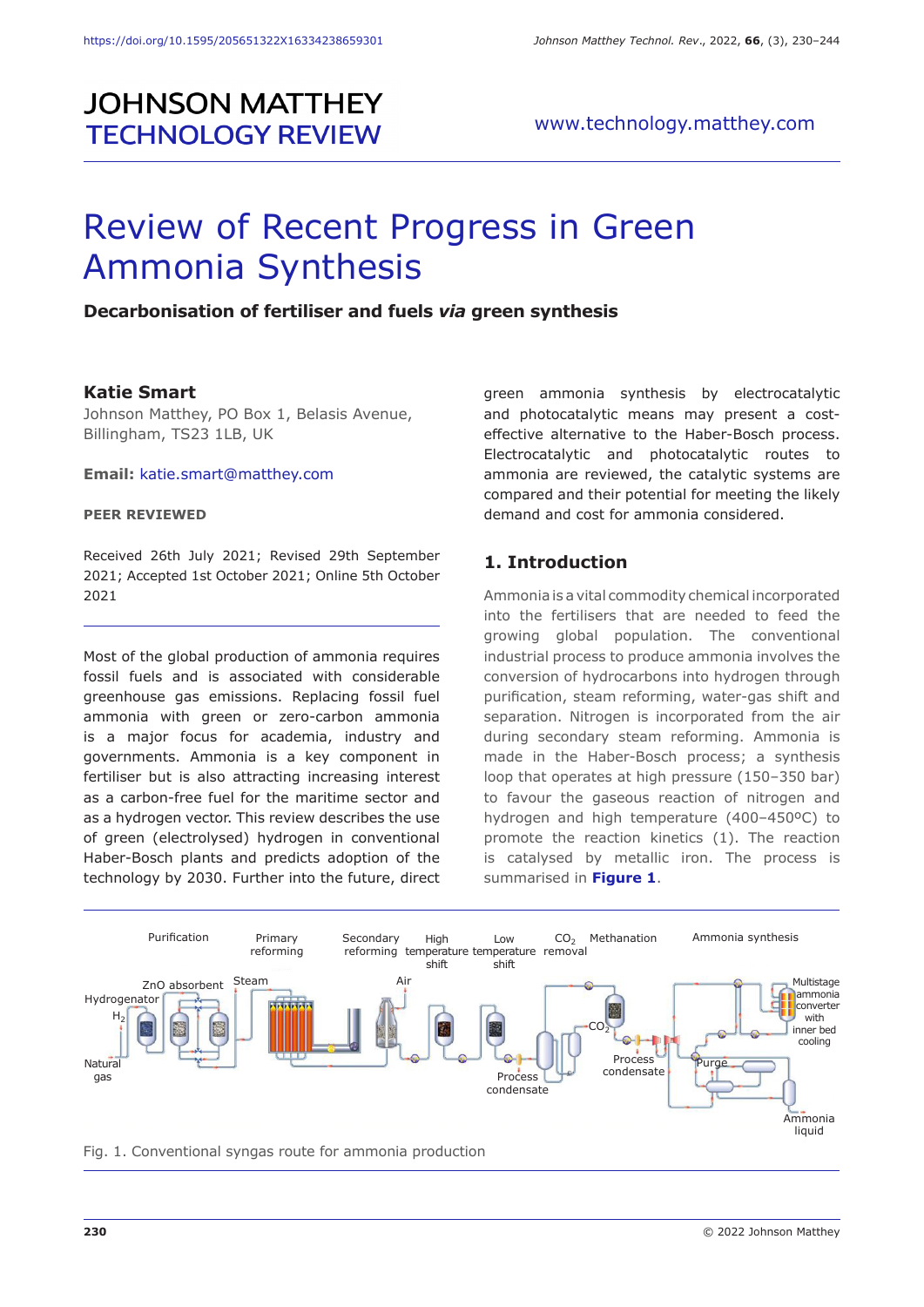Equation (i) shows the equilibrium reaction of nitrogen, hydrogen and ammonia:

$$
N_2 + 3H_2 \rightleftarrows 2NH_3
$$
  $\Delta H_{427\degree C} = -52 \text{ kJ mol}^{-1}$  (i)

The Haber-Bosch process has provided ammoniabased fertiliser to feed our increasing population for a century. Haber-Bosch supports nearly half of global food production and demand for ammonia is expected to increase as the world's population grows (2, 3). The use of ammonia as a carbon-free fuel, or as a hydrogen vector, would also increase demand. Fuel ammonia is a nascent concept but the well-established supply line, stability as a liquid under relatively mild conditions and high hydrogen density make it an attractive zero-carbon fuel (4). Indeed, the use of ammonia as a green fuel could cut carbon emissions from shipping by 50% by 2050 (5–7). As a hydrogen vector, ammonia can be converted to hydrogen (and nitrogen) by catalytic cracking. The resulting hydrogen could be used in fuel cells to generate electricity emitting water as a byproduct (8).

Haber-Bosch and the associated processes require considerable hydrocarbon input and ammonia synthesis is the source of an estimated 1% of global  $CO<sub>2</sub>$  emissions (9). There is an evident need for the development of ammonia synthesis routes with reduced  $CO<sub>2</sub>$  emissions if greenhouse gas targets are to be met.

There are several approaches that can be used to decarbonise ammonia. One route would be to capture and store the  $CO<sub>2</sub>$  emissions associated with conventional synthesis gas (syngas) production, known as blue ammonia. Carbon emissions could be eliminated entirely by supplying green hydrogen to the Haber-Bosch process. Green hydrogen can be produced from the electrolysis of water, which is powered by renewable electricity. There are several recent industrial examples that implement this green hydrogen concept and rapid growth is expected as demand for lower carbon ammonia intensifies (10).

Finally, a more economical route to green ammonia would be to eliminate the Haber-Bosch process entirely and use renewable electrical energy (electrochemical) or sunlight (photochemical) to reduce nitrogen from air to ammonia in the presence of water under ambient conditions. Direct synthesis of green ammonia in this manner is non-trivial owing to the chemical inertness of the nitrogen molecule. It is unlikely to be achievable at the necessary scale and cost to compete with conventional Haber-Bosch or green hydrogen Haber-Bosch for decades. However, green ammonia synthesis could be the most intrinsically economical process because it would not require the combination of electrolysers, air separation units and the high-pressure Haber-Bosch plant (11).

The introduction of these technologies can be understood further by considering them as three



Fig. 2. The generations of ammonia production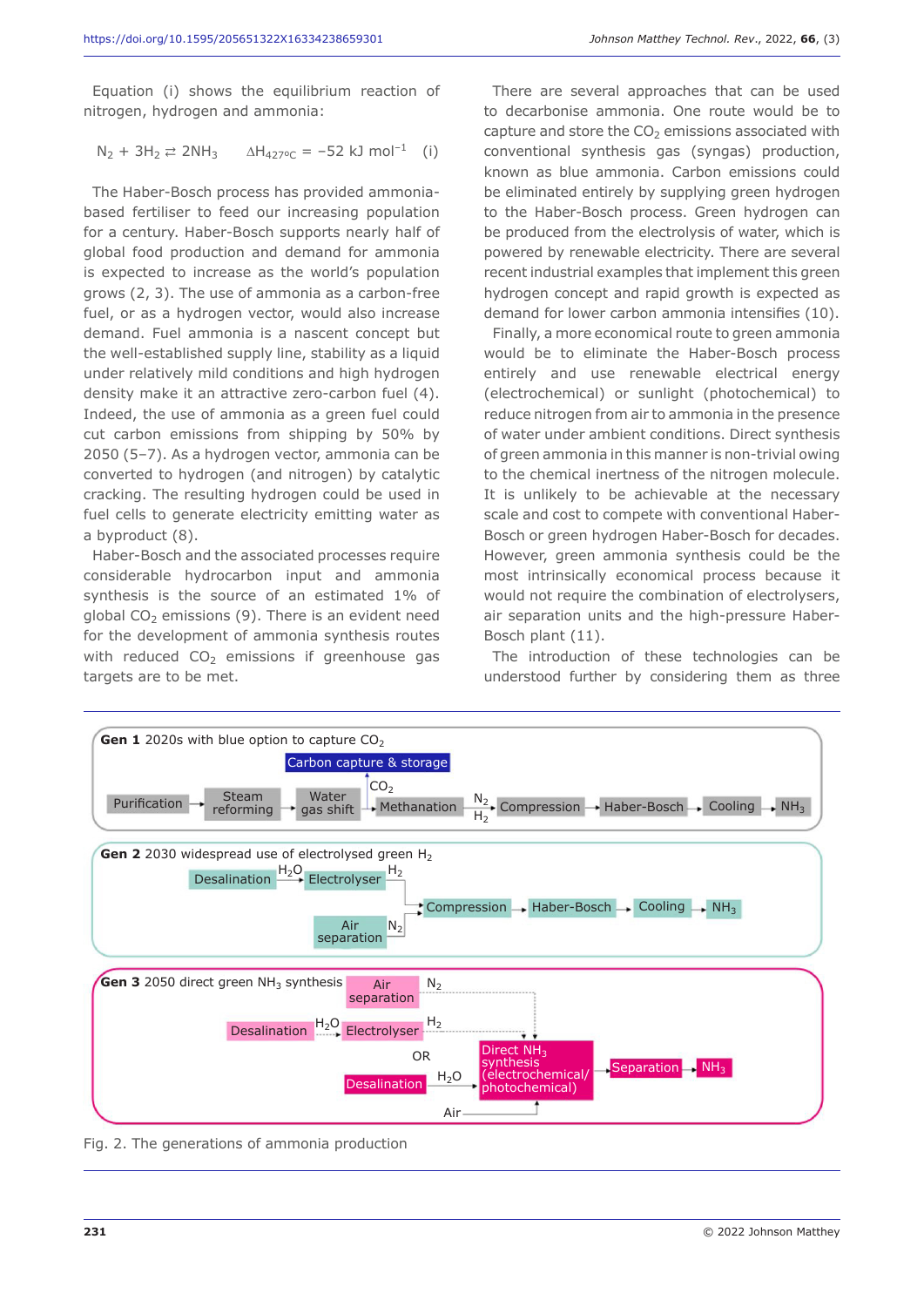generations as presented by Professor Douglas MacFarlane at Monash University, Australia, **Figure 2**. Present day (2020s) ammonia production is Generation 1 with the option of capturing  $CO<sub>2</sub>$  to make blue ammonia. Generation 2 is electrolysed hydrogen into the conventional process which is predicted to be widespread by 2030. Generation 3 breaks the paradigm of the Haber-Bosch process with direct synthesis of ammonia under mild conditions with a target for commercialisation by 2050 (12).

This review highlights key trends within green ammonia synthesis and identifies opportunities for decarbonisation at the peaks of Generation 2 and Generation 3 (2030 and 2050 respectively). Green hydrogen from the electrolysis of water coupled with an electrically powered Haber-Bosch process (Generation 2) receives considerable attention in the industry already. Several major ammonia producers have announced plans for green ammonia plants though total capacity of the green ammonia projects remains a fraction of the global ammonia production with challenges of high capital investment and access to sufficient renewable energy. With the drive to zero carbon emissions and increasing prominence of ammonia as a hydrogen vector, direct ammonia production (Generation 3) could become widespread.

#### **2. Electrolysis of Water to Generate Green Hydrogen for Haber-Bosch**

#### **2.1 Overview of Green Hydrogen for Ammonia Synthesis**

Green ammonia synthesis can be achieved with hydrogen from the electrolysis of water powered by renewable energy. For the process to achieve zero carbon emissions, all aspects of the system must be renewably powered, which includes the compression, heating and separation requirements of the Haber-Bosch process. In addition, desalination of salt water to feed the process must also be considered in areas where access to fresh water is limited.

Equipment and technology vendors offer packages to allow their customers to decarbonise their ammonia plants. For example, contractor and technology provider thyssenkrupp Industrial Solutions (tkIS, Germany) have a strong presence in alkali electrolyser technology and offer a 20 MW electrolyser plant coupled with a 50 tonne day<sup>-1</sup> ammonia plant (smallest tkIS ammonia plant). Revamp options to existing plants are also offered (13). A further step has been demonstrated by Siemens Energy AG, Germany, with a demonstration unit at the Rutherford Appleton Laboratory in the UK where ammonia is synthesised using Johnson Matthey catalyst in a renewably powered Haber-Bosch process from wind-powered electrolysed hydrogen and nitrogen derived from air separation. The Siemens ammonia is cracked back to hydrogen and fed into fuel cells to derive on-demand electrical power (14).

The current costs of electrolyser technology are high; they have a significant energy demand and upfront cost so improved efficiency in electrolyser technology is a critical development area. **Table I** compares different types of electrolyser to generate green hydrogen for ammonia synthesis. Polymer electrolyte membrane (PEM) electrolysers offer the advantages of high hydrogen purity and pressure to supply the Haber-Bosch process over other technologies as the ammonia synthesis iron catalyst is deactivated by oxygen and ammonia synthesis is favoured at high pressure.

| <b>Table I Comparison of Electrolyser Technologies (15)</b>                             |                                               |                 |                         |                                    |                                                                                                                                                                                             |  |  |
|-----------------------------------------------------------------------------------------|-----------------------------------------------|-----------------|-------------------------|------------------------------------|---------------------------------------------------------------------------------------------------------------------------------------------------------------------------------------------|--|--|
| <b>Electrolysis</b><br>method                                                           | <b>System</b><br>efficiency,<br>$\frac{O}{O}$ | Lifetime,<br>kh | Cost, US\$<br>$kW^{-1}$ | <b>Typical</b><br>pressure,<br>bar | <b>Comments</b>                                                                                                                                                                             |  |  |
| <b>Alkaline</b><br>(AEL)                                                                | $51 - 60$                                     | $55 - 120$      | 800-1500                | $10 - 30$                          | Mature technology, KOH electrolyte,<br>efficiency decreases at high<br>pressure. Hydrogen purity 99.9%                                                                                      |  |  |
| <b>Proton</b><br>exchange<br>membrane<br>(PEM) or<br>polymer<br>electrolyte<br>membrane | $46 - 60$                                     | $60 - 100$      | 1400-2100               | $20 - 50$                          | PEM (Nafion) separates half cells<br>with electrodes mounted on the<br>membrane (membrane electrode<br>assembly). Requires iridium anode<br>and platinum cathode. Hydrogen<br>purity 99.99% |  |  |
| Solid oxide<br>(SO)                                                                     | $76 - 81$                                     | $8 - 20$        | >2000                   | $1 - 15$                           | Operates 700-900°C. Highly<br>efficient electrolysis but high<br>temperature material stability is a<br>challenge.                                                                          |  |  |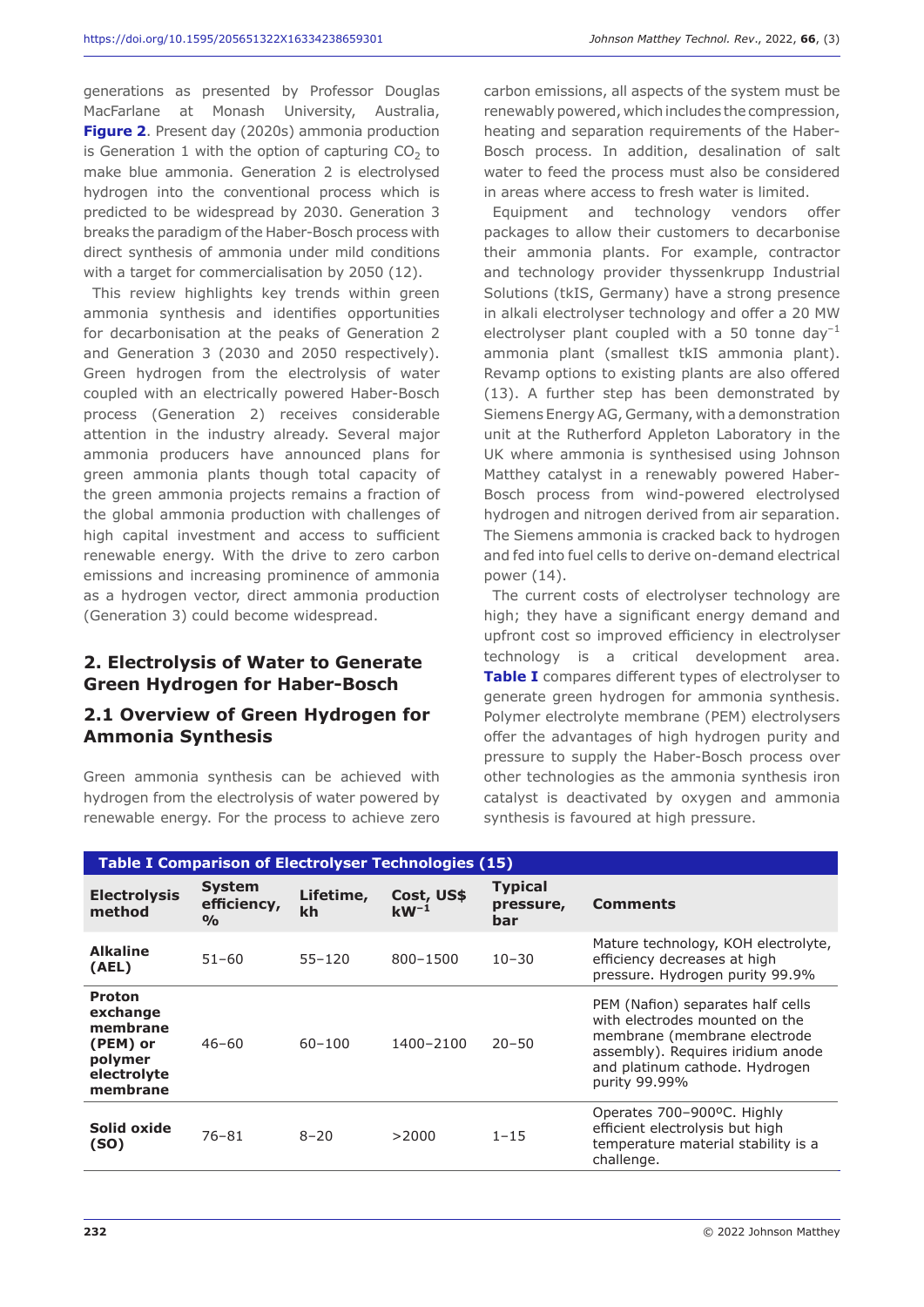Three factors are critical for improved cost competitiveness of green hydrogen ammonia: lower electrolyser cost, cheaper renewable energy and carbon taxation. Recent modelling from Professor Bañares-Alcántara at Oxford University, UK suggests green hydrogen ammonia will be cost competitive with conventional Haber-Bosch by 2030 with costs from US\$310-1736 tonne<sup>-1</sup> depending on location and availability of renewable energy. The assessment is made on the basis of the electrolyser cost falling from US\$800 kW–1 to US\$344  $kW^{-1}$ , renewable energy costs down by 4.5% for wind and 8.9% for solar, and a carbon tax of US\$50 tonne $_{CO2}^{-1}$  (16).

Widespread incorporation of electrolysed hydrogen into green ammonia has prompted consideration of whether the ammonia synthesis process should be operated to match the properties of the green hydrogen feed, for example lower pressure ammonia synthesis. Current electrolysis technology generates hydrogen at maximum 30–50 bar which is compressed for the Haber-Bosch process, in some cases up to 300 bar (17). Electrical compressors supplied with renewable electricity are used in the green ammonia flowsheet so the process remains green. However, the high pressure of the Haber-Bosch loop is beneficial for achieving high conversion of nitrogen and hydrogen to ammonia. High pressure is also favourable for separation, where the ammonia product is removed from the synthesis loop. At high pressure, separation can be achieved

with cooling water. At lower pressure, ammonia would condense at much lower temperatures requiring expensive refrigeration systems. For green ammonia, operating condition decisions are likely to be similar to those of conventional syngasfed Haber-Bosch plants. Syngas plants have similar compression requirements to electrolysed hydrogen and the trade-off between pressure, conversion and separation in the loop must be made. There is variety in syngas ammonia plants with some operating at 300 bar and others a lower pressure, for example 80 bar has been successfully achieved with the Johnson Matthey catalyst KATALCO 74-1. The same variation can be expected for green ammonia with reliance on the Haber-Bosch process expected to dominate.

# **2.2 Alternative Catalysts for the Haber-Bosch Process**

Although low pressure ammonia synthesis is unlikely to be suitable for the configuration of conventional Haber-Bosch plants, there may be an opportunity for low pressure systems as demand for non-conventional uses of ammonia rises and if distributed ammonia synthesis develops. There are many examples in academia of research into new catalysts for the Haber-Bosch process. **Table II** provides some recent examples of research into catalysts for the reaction of nitrogen and hydrogen to make ammonia.

| Table II Selected Examples of Ammonia Synthesis Catalyst Development             |                                                      |                                                                                                                                                                                                                                          |                  |  |  |
|----------------------------------------------------------------------------------|------------------------------------------------------|------------------------------------------------------------------------------------------------------------------------------------------------------------------------------------------------------------------------------------------|------------------|--|--|
| <b>Researchers</b>                                                               | <b>Institution</b>                                   | <b>Recent work</b>                                                                                                                                                                                                                       | <b>Reference</b> |  |  |
| <b>Professor Hideo</b><br>Hosono, Professor<br>Michikazu Hara                    | Tokyo Institute of<br>Technology, Japan              | Ruthenium nanoparticles (12 wt%) on CaFH.<br>Strong interaction of ruthenium and H <sup>-</sup><br>enhanced by inclusion of fluoride promotes<br>nitrogen reduction and results in ammonia<br>synthesis at 50°C and atmospheric pressure | (18)             |  |  |
| Professor Bingyu Lin,<br>Professor Jianxin Lin,<br><b>Professor Lilong Jiang</b> | Fuzhou University,<br>China                          | Enhanced ammonia synthesis of Ru-Ba/a-<br>$\text{Al}_2\text{O}_3$ compared to performance over g-Al <sub>2</sub> O <sub>3</sub><br>equivalent                                                                                            | (19)             |  |  |
| <b>Professor Edman</b><br><b>Tsang and Ian</b><br>Wilkinson                      | Oxford University,<br>UK and Siemens Plc             | Lithium-promoted ruthenium nanoparticles<br>activate nitrogen to ammonia. Nitrogen<br>stabilised by Li <sup>+</sup> on ruthenium terrace sites at<br>atmospheric pressure at 460°C                                                       | (20)             |  |  |
| <b>Professor Franck</b><br><b>Natali</b>                                         | Victoria University<br>of Wellington, New<br>Zealand | Lanthanide (terbium, gadolinium,<br>praseodymium, dysprosium) metals react<br>with nitrogen to form nitrides which form<br>ammonia when exposed to hydrogen                                                                              | (21)             |  |  |
| <b>Professor Justin</b><br><b>Hargreaves</b>                                     | Glasgow University,<br>UK                            | $Fe3Mo3C$ is an active catalyst for ammonia<br>synthesis above 500°C owing to lattice carbon<br>substitution by nitrogen                                                                                                                 | (22)             |  |  |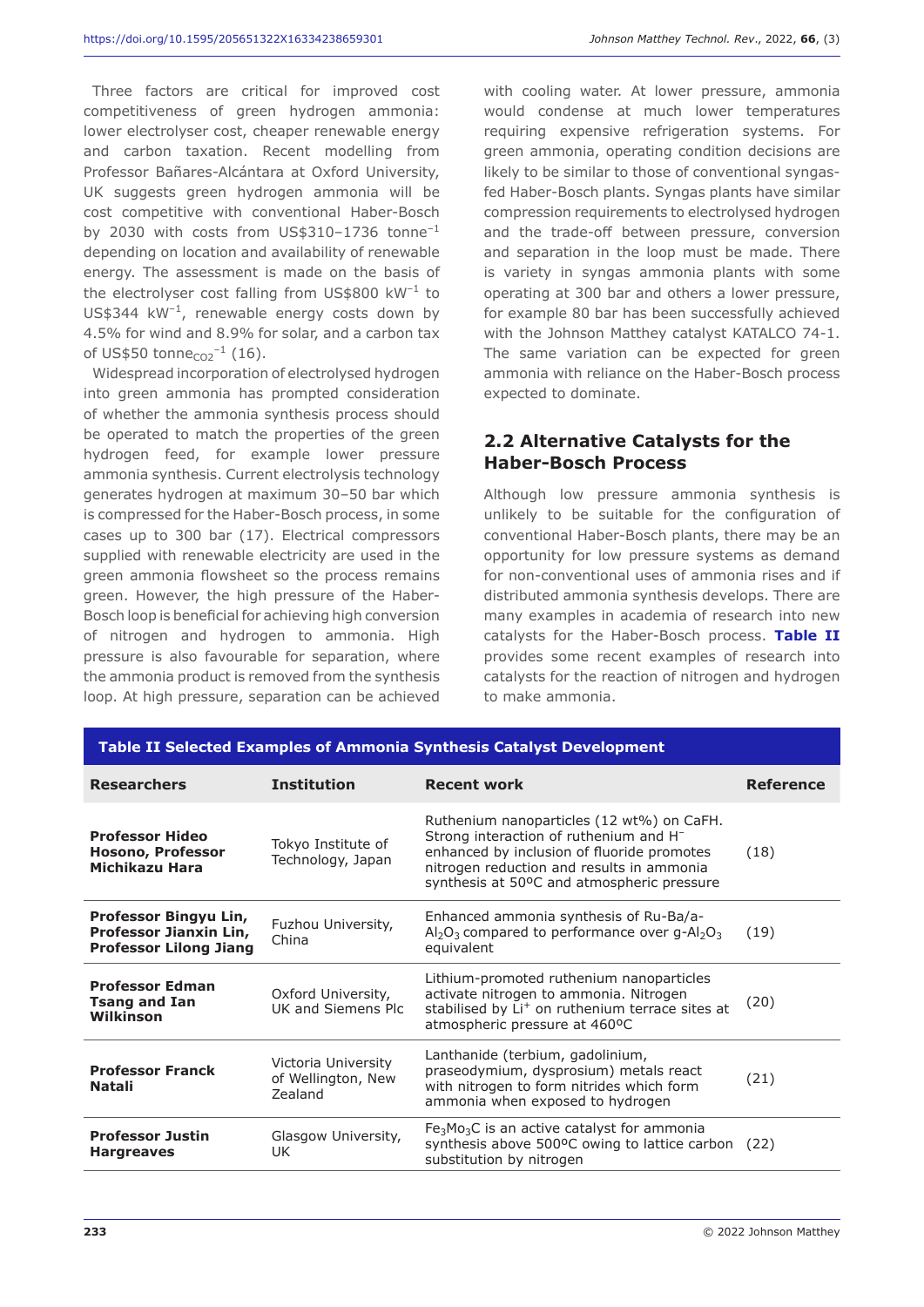#### **2.3 Separation of Ammonia from a Low-Pressure Haber-Bosch Process**

Separation of ammonia from unreacted nitrogen and hydrogen is a challenge to overcome if low pressure ammonia synthesis is to become viable for two key reasons; the lower yield of ammonia at low pressure and the need to remove it from the system to favour continued reaction of the nitrogen and hydrogen. A summary of potential separation techniques is provided below.

- Absorption an absorber system could be operated in a 'lead-lag' configuration with one absorption bed picking up ammonia with the other simultaneously regenerated. The use of metal salts as absorbents is an active area of research. For example,  $MgCl<sub>2</sub>$  will form  $MgCl<sub>2</sub>$ .  $NH<sub>3</sub>$  at 300°C and 0.1 bar (23). Metal salts provide a highly selective system for ammonia absorption with high capacity and are able to operate at relatively high temperatures, but the process is likely to be slower than for adsorption
- Adsorption exploiting the physical interaction of the ammonia molecule with a high surface area structure. There are many examples of ammonia adsorption in literature; activated alumina (24), ionic networks (25) and metalorganic frameworks (26). There are also examples of ammonia adsorption by metals dispersed on high surface area materials (27).

Proof of concept of low-pressure ammonia synthesis integrated with absorption was recently published by Laura Torrente-Murciano at Cambridge University, UK (28). Here, ruthenium (5 wt%) nanoparticles supported on ceria nanorods, promoted with 10% caesium catalysed the ammonia synthesis reaction under relatively mild conditions of 300ºC and 20 bar. The absorbent was composed of manganese chloride supported on silica. The silica support is reported to provide thermal stability to the absorbent, permitting operation at 300ºC. The catalyst and absorbent were loaded in series in discrete sub-beds within the same vessel with a catalyst bed followed by the absorbent followed by a catalyst bed. Ammonia production of the integrated system was higher than that predicted by equilibrium demonstrating favourable catalyst kinetics and absorbent efficacy over the day long period of the experiment. Once the absorbent was saturated with ammonia, it was regenerated with a flow of nitrogen at 360ºC for 2 h.

# **3. Electrochemical Synthesis of Ammonia**

Electrochemical ammonia synthesis harnesses electrical energy, which could be renewably sourced, to directly convert the hydrogen of water and nitrogen in air to ammonia at ambient temperature and pressure. If electrochemical ammonia synthesis could be achieved at high efficiency at potentials close to that of the reaction (i.e. low overpotential), it could compete with conventional Haber-Bosch synthesis in terms of overall cost. However, the current level of development for electrocatalytic ammonia synthesis systems is not far advanced beyond laboratory scale.

The recurring challenge for ammonia synthesis is the inertness of the nitrogen molecule. Electrocatalytic reduction of nitrogen requires significant energy input and a catalyst site with strong binding for nitrogen but a weak interaction with ammonia so it is readily released. An additional challenge for electrochemical synthesis is the competing reaction for hydrogen evolution from water rather than hydrogen incorporation into ammonia. An ideal electrocatalyst maximises conversion to ammonia (measured from current density or turnover frequency), has long life, minimises overpotential (electrochemical potential above the thermodynamic potential that is required to drive the reaction) and has a high Faradaic efficiency (FE) (efficiency with which the electric charge is transferred to the electrochemical reaction) (11). The US Department of Energy (US DOE) has set a target rate for viable electrochemical ammonia production of  $10^{-4}$  mol  $h^{-1}$  cm<sup>-1</sup> and FE of 50% but current systems suffer from insufficient production rates less than  $10^{-6}$  mol  $h^{-1}$  cm<sup>-1</sup> and FE less than 30% indicating how much technology advancement is required. The US DOE estimates that it will take until 2050 for electrochemical ammonia production to compete with Haber-Bosch (30).

If or when electrochemical systems reach the targets, the cost per unit of electrochemical ammonia would be cheaper than that of ammonia from electrolysed hydrogen followed by electrically powered Haber-Bosch. Estimates from Professor Gal Hochman and Professor Alan Goldman from Rutgers University, USA are that if renewable electricity cost is US\$50  $MWh^{-1}$ , the cost for electrochemical ammonia is  $\sim$ US\$500 tonne<sup>-1</sup> compared to  $\sim$  US\$630 tonne<sup>-1</sup> for ammonia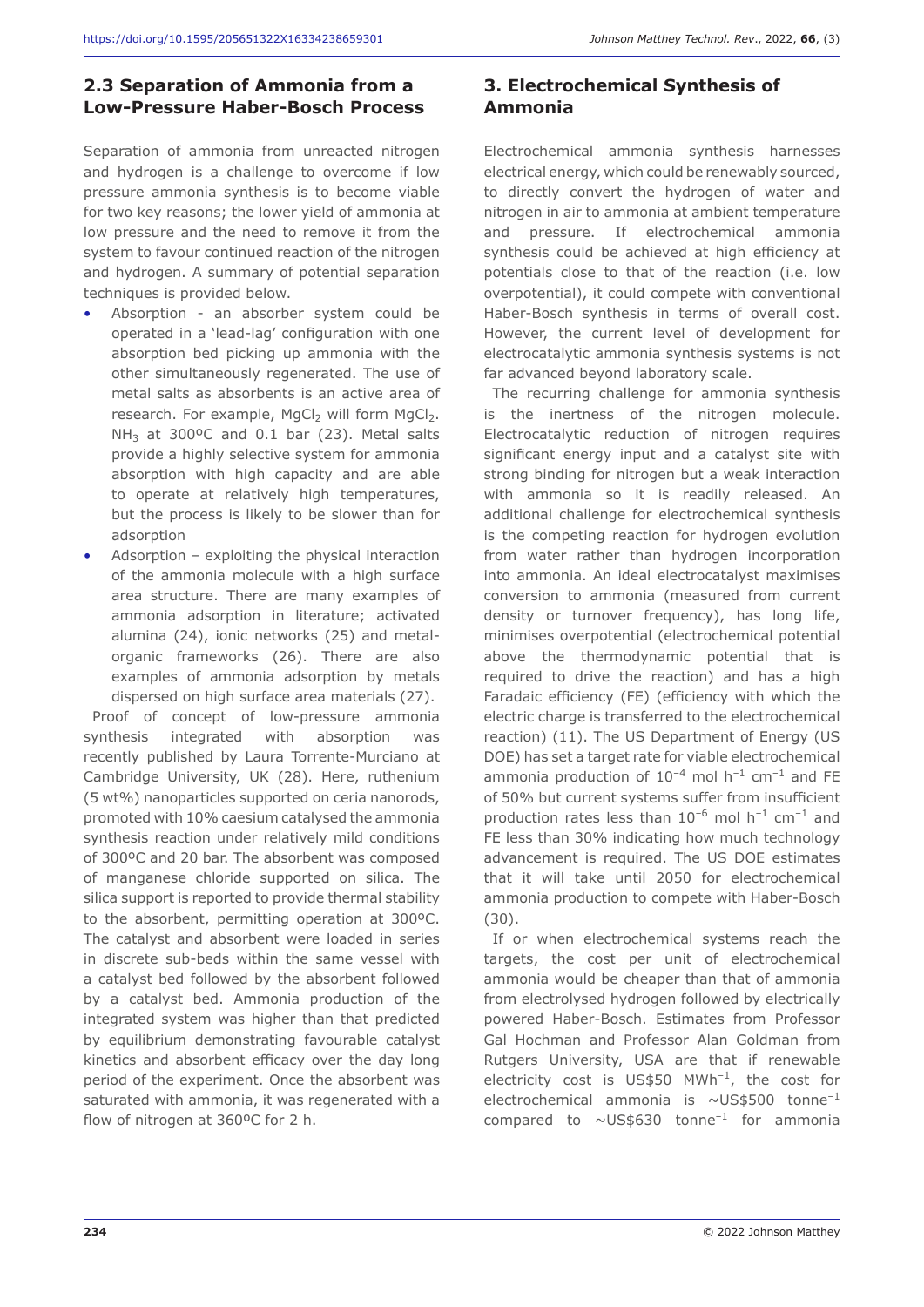from electrolysed green hydrogen feeding into 2000 tonne day $^{-1}$  Haber-Bosch. The estimate for ammonia from conventional  $2000$  tonne day<sup>-1</sup> Haber-Bosch is US\$159 tonne<sup>-1</sup> based on cost of US\$2.62 per one thousand British thermal units (MBtu) natural gas (11).

Technoeconomic analysis from Jamie R. Gomez, University of New Mexico, USA, confirms the conclusion that direct electrochemical synthesis of ammonia is intrinsically lower cost than the Haber-Bosch process fed with green hydrogen though the calculated costs differ from those of Hochman and Goldman. Gomez assumes that direct electrochemical synthesis of ammonia will require the same infrastructure as a Haber-Bosch plant: renewably powered hydrogen generation, cryogenic nitrogen separation prior to ammonia synthesis coupled with ammonia liquefication and separation post synthesis. Using the US DOE targets for electrochemical ammonia production of  $10^{-4}$  mol  $^{-1}$  cm<sup>-1</sup> and efficiency of 50% and electrochemical reactor operating at 200ºC, ambient pressure, the energy requirement is 17 MWh per tonne of ammonia. The cost of a tonne of electrochemically derived ammonia from this study is US\$951 whereas the equivalent process with Haber-Bosch ammonia synthesis was calculated to be US\$975 (29).

#### **3.1 Electrochemical Ammonia Synthesis Mechanism**

The typical electrochemical ammonia synthesis reaction is described by Equation (ii), the nitrogen reduction reaction (NRR):

$$
2N_2 + 6H_2O \rightarrow 4NH_3 + 3O_2 \tag{ii}
$$

Reduction of nitrogen occurs at the cathode with six protons and six electrons required to form ammonia (cathode reaction, Equation (iii)). Oxidation of water to hydrogen and oxygen occurs at the anode (anode reaction, Equation (iv)) (11).

$$
N_2 + 6H^+ + 6e^- \rightarrow 2NH_3 \tag{iii}
$$

$$
3H_2O \to 1.5O_2 + 6e^- + 6H^+ \tag{iv}
$$

The relatively high number of requisite protons and electrons for nitrogen reduction suggests considerable optimisation is required to improve the reaction kinetics to deliver the charge carriers (30). The mechanism for the reduction of the nitrogen molecule by the six protons and electrons incorporates many intermediates with multiple proton-electron transfer steps. It is likely that electrochemical ammonia synthesis follows an associative mechanism with full cleavage of the nitrogen triple bond after proton-electron transfer, **Figure 3**. The Haber-Bosch process over iron catalysts is known to follow a dissociative mechanism where the first step is nitrogen triple bond breakage. The difference in the mechanisms means that electrochemical ammonia synthesis *via* the NRR is intrinsically lower energy than the Haber-Bosch reaction. The reactions that constitute the NRR together with their potentials are summarised in **Table III** (31). The most negative and therefore most energetically demanding step is the formation of N2 – (–4.16 V *vs*. normal hydrogen electrode (NHE)). The formation of  $N_2H$  is also negative (–3.2 V *vs*. NHE). The negative potentials suggest that these steps are likely to be rate limiting in the electrochemical ammonia synthesis process.



Fig. 3. Possible routes to ammonia *via* the NRR associative mechanism. The dissociative mechanism that occurs over the iron catalyst of the Haber-Bosch process is provided for comparison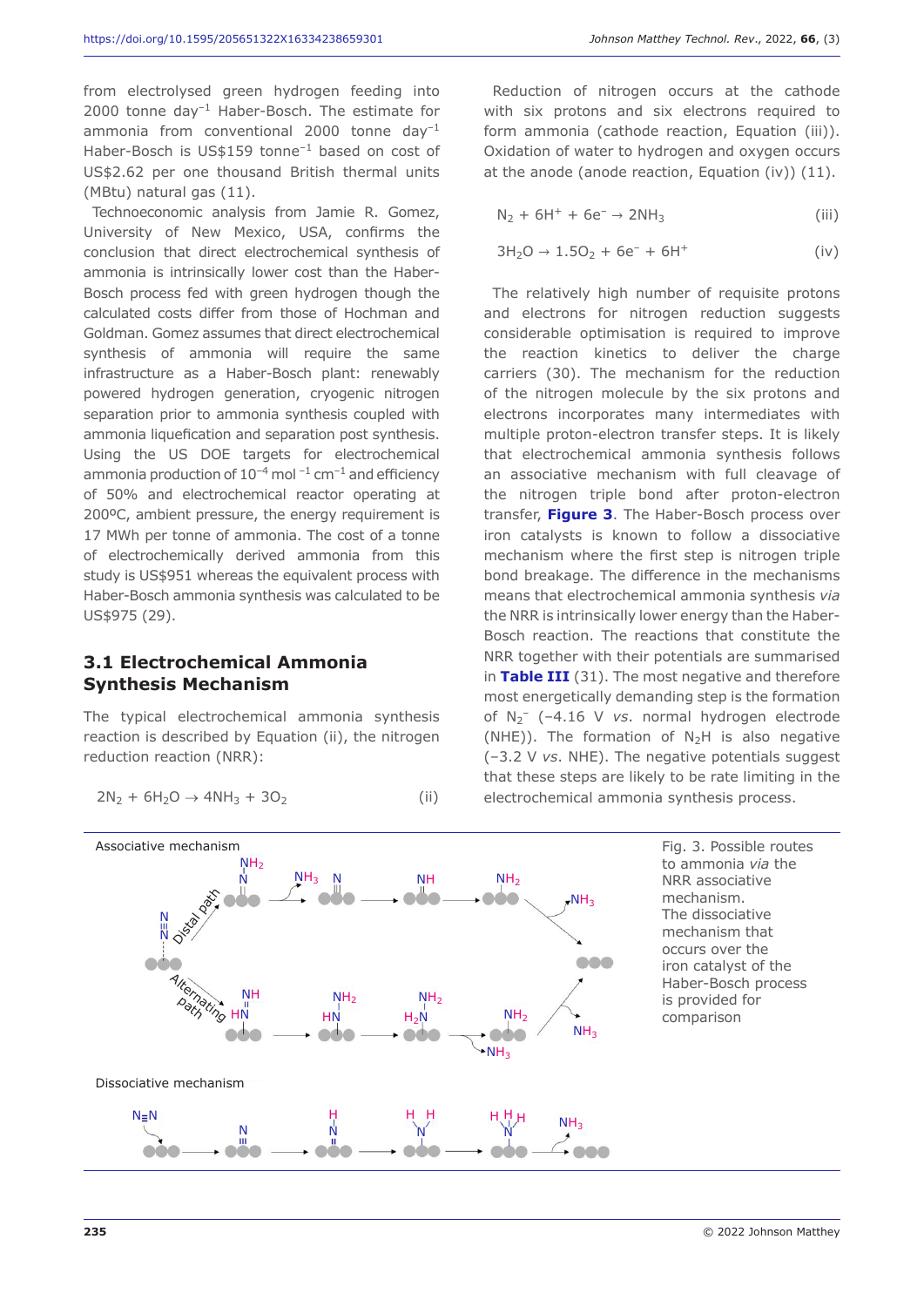**Table III Summary of the Reactions Constituting the Nitrogen Reduction Reaction and Associated Electrode Potentials** 

| <b>Reaction</b>                                                                                    | $E^0$ , $V^a$              |
|----------------------------------------------------------------------------------------------------|----------------------------|
| $H_2O \rightarrow 0.5O_2 + 2H^+ + 2e^-$                                                            | $0.81$ vs. NHE at<br>pH 7  |
| $2H^+ + 2e^- \rightarrow H_2$                                                                      | $-0.42$ vs. NHE at<br>pH 7 |
| $N_2 + e^- \rightarrow N_2^-$                                                                      | $-4.16$ vs. NHE at<br>pH 0 |
| $N_2 + H^+ + e^- \rightarrow N_2H$                                                                 | $-3.2$ vs. NHE at<br>pH 0  |
| $N_2 + 2H^+ + 2e^- \rightarrow N_2H_2$                                                             | $-1.10$ vs. RHE            |
| $N_2$ + 4H <sup>+</sup> + 4e <sup>-</sup> $\rightarrow$ N <sub>2</sub> H <sub>4</sub>              | $-0.36$ vs. NHE at<br>pH 0 |
| $N_2$ + 5H <sup>+</sup> + 4e <sup>-</sup> $\rightarrow$ N <sub>2</sub> H <sub>4</sub> <sup>+</sup> | $-0.23$ vs. NHE at<br>pH 0 |
| $N_2$ + 6H <sup>+</sup> + 6e <sup>-</sup> $\rightarrow$ 2NH <sub>3</sub>                           | $0.55$ vs. NHE at<br>pH 0  |
| $N_2 + 8H^+ + 8e^- \rightarrow 2NH_4$ <sup>+</sup>                                                 | $0.27$ vs. NHE at<br>pH 0  |

a NHE is the normal hydrogen electrode, which is the potential of a platinum electrode in 1 M acid solution with hydrogen supplied at 1 atm and at 20ºC. RHE is the reversible hydrogen electrode which is used directly in the electrolyte solution being studied rather than being held at normal conditions and connected to the solution of study by a salt bridge

Theoretical studies are often used to explore the potential mechanisms for electrochemical reactions. Schematic representation of the associative and dissociative mechanisms is presented in **Figure 3**.

The electrochemical system has a significant impact on the efficiency of the process. Factors such as electrode potential, solvent and pH values of electrolytes need to be optimised to achieve the best yields. Electrochemical cell potential is fundamentally dependent on temperature (see box). For the NRR to ammonia from water and nitrogen, the higher the temperature, the lower the potential required to drive the system forward. Electrochemical potential is

#### **Electrochemical Cell Potential**

The Nernst equation (Equation (v)) summarises the relationship between reduction potential of an electrochemical reaction to the standard electrode potential, temperature and activities of the chemical species involved.

$$
E = E^{\circ} - (RT/vF) \ln Q \tag{v}
$$

also critical; different reaction systems tend to have different potentials that will suit ammonia synthesis (33). Furthermore, application of appropriate potential for the NRR can reduce propensity for the hydrogen evolution reaction.

The electrolyte also plays a role. For example, a low pH solution and the ready availability of protons may favour hydrogen evolution over NRR so higher pH might suit some electrochemical ammonia synthesis processes. However, there is no definitive conclusion on the optimal NRR pH range that universally applies to every system.

Catalyst design is also pivotal for achieving the required rates and yields from electrochemical ammonia synthesis. As mentioned, electrocatalysts should have appropriate active sites to bind nitrogen, easily release ammonia and limit the hydrogen evolution reaction. There is intense academic research into catalysts for electrochemical synthesis of ammonia with many reviews summarising progress. The recent paper from Hui Xu of Giner Inc, USA, and Professor Gang Wu of the University at Buffalo, USA (30) and the review by Professor Liang-Xin Ding and Professor Haihui Wang of the South China University of Technology in Guangzhou, China (33) were highly informative. Review papers from Muhammad Aziz from The University of Tokyo, Japan (34) and Sarb Giddey of CSIRO Energy Technology, Australia (35) provide valuable summaries of electrochemical ammonia production. In many cases, advances in nanomaterials have supported recent developments in electrocatalysis. **Table IV** highlights a few recent examples with commentary in the sections below.

#### **3.2 Precious Metal Electrocatalysts**

Precious metal catalysts (gold, platinum, palladium, rhodium, ruthenium) have promising nitrogen binding energies and excellent conductivity to convey electrons for the reduction reaction.

where  $F = Faraday's constant (eN<sub>A</sub>, e = charge)$ of an electron;  $N_A$  = Avogadro constant);  $v =$ stoichiometric coefficient of electrons in the electrochemical reaction;  $Q =$  reaction quotient, product activity/reactant activity;  $R =$  molar gas constant;  $T =$  temperature in Kelvin (32).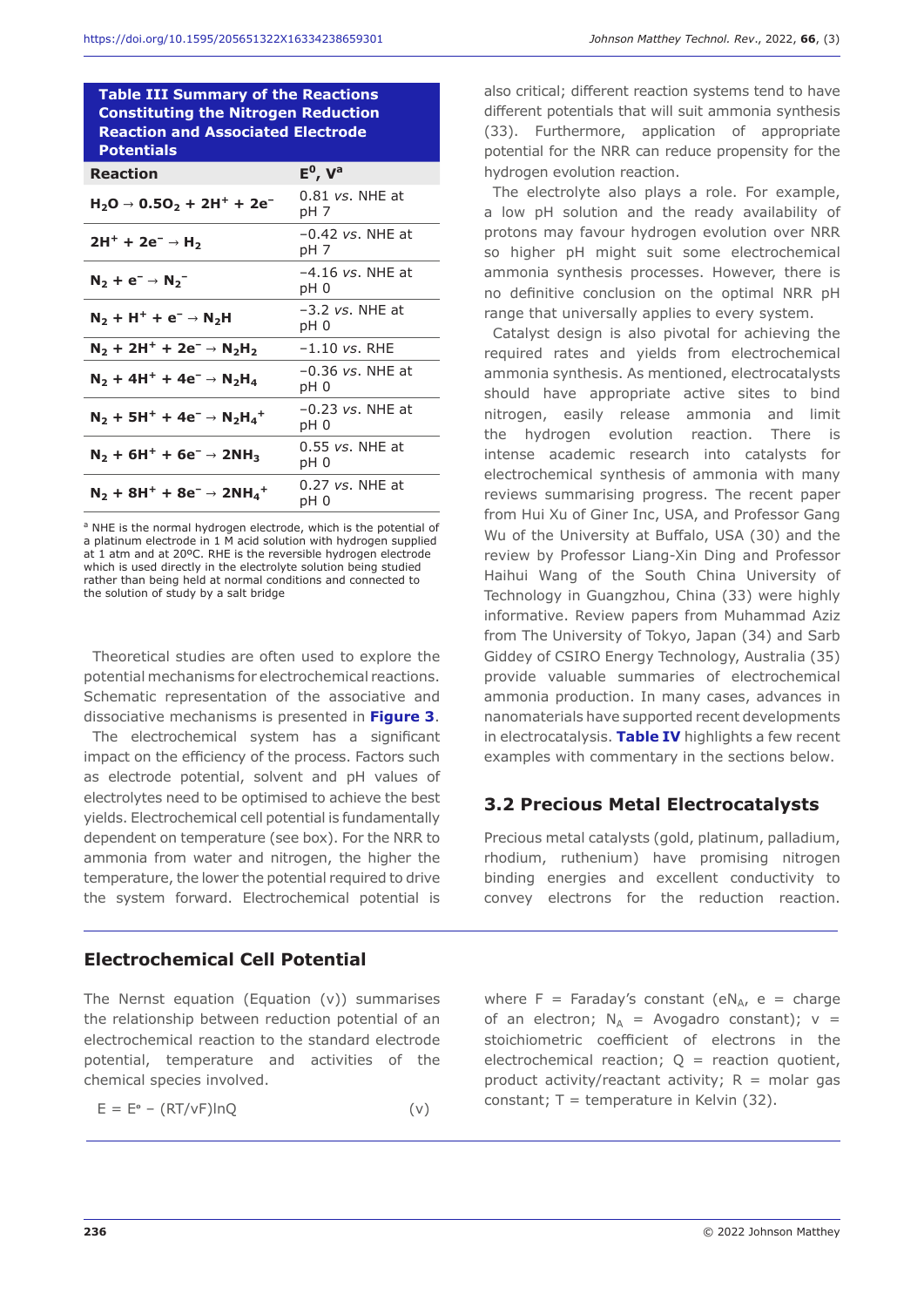|                                                           |                                                                                  | Table IV Examples of Electrocatalytic Systems for |                                                                                                | <b>Generating Ammonia</b>             |                                                                                                                                                                                                                                                                                                                                             |           |
|-----------------------------------------------------------|----------------------------------------------------------------------------------|---------------------------------------------------|------------------------------------------------------------------------------------------------|---------------------------------------|---------------------------------------------------------------------------------------------------------------------------------------------------------------------------------------------------------------------------------------------------------------------------------------------------------------------------------------------|-----------|
| Catalyst                                                  | Electrolyte                                                                      | $\delta$<br>efficiency,<br>Faraday                | rate, µg h <sup>-1</sup><br>mg   . <sup>-1</sup><br>production<br>Ammonia<br>mg <sub>cat</sub> | E <sup>®</sup> vs. RHE at<br>25°C     | Comment                                                                                                                                                                                                                                                                                                                                     | Reference |
| Pd/C                                                      | buffered saline<br>phosphate<br>$0.1$ M<br>(PBS)                                 | 8.24                                              | m<br>$\frac{1}{4}$                                                                             | $-0.2$                                | Neutral electrolyte (pH 7) improved FE compared to FE<br>of less than 0.1% in NaOH pH 12.9 and H <sub>2</sub> SO <sub>4</sub> pH 1.2                                                                                                                                                                                                        | (36)      |
| graphene oxide<br>Au-CeO <sub>2</sub><br>reduced          | 0.1 M HCI                                                                        | 10.1                                              | $8.\overline{3}$                                                                               | $-0.2$                                | Amorphous gold nanoparticles and structural distortion<br>from ceria provides active sites for NRR                                                                                                                                                                                                                                          | (37)      |
| $Au_1C_3N_4$                                              | $0.005 H_2SO_4$                                                                  | 11.5                                              | 1305                                                                                           | $-0.1$                                | times more ammonia than equivalent system prepared<br>Gold single atom carbon nitride catalyst achieved 22<br>with gold nanoparticles                                                                                                                                                                                                       | (38)      |
| Ru@ZrO <sub>2</sub> /NC                                   | 0.1 M HCI                                                                        | $\overline{21}$                                   | 183                                                                                            | $-0.2$                                | Oxygen vacancy sites on ZrO <sub>2</sub> promote catalytic activity<br>Ruthenium single-atom supported on nitrogen-doped<br>porous carbon. ZrO <sub>2</sub> supresses hydrogen evolution.<br>of ruthenium for ammonia synthesis                                                                                                             | (39)      |
| 1T-phase MoS <sub>2</sub><br>nanodots on<br>$g - C_3 N_4$ |                                                                                  | 20.5                                              | 30                                                                                             | $-0.3$                                | (g-c <sub>3</sub> N <sub>4</sub> ) electronic effect makes catalyst highly selective (40)<br>1T MoS <sub>2</sub> nano dots possesses high surface area with<br>many active edge sites. Graphitic carbon nitride<br>for NRR                                                                                                                  |           |
| Mo <sub>2</sub> C                                         | 0.1 M HCI                                                                        | $\overline{10}$                                   | 95                                                                                             | $-0.2$                                | Durable catalyst, 58 h operation. Greater FE than other<br>molybdenum catalysts: MoS <sub>2</sub> 1.17%, MoO <sub>3</sub> 1.9% MoN<br>1.15% and Mo <sub>2</sub> N 4.5%. 25 mA cm <sup>-2</sup> current efficiency                                                                                                                           | (41)      |
| FeTPPCI                                                   | buffered saline)<br>Na <sub>2</sub> SO <sub>4</sub> PBS<br>(phosphate<br>$0.1$ M | 17                                                | $\frac{8}{18}$                                                                                 | $-0.3$                                | Tetraphenylporphyrin iron chloride. FeN <sub>4</sub> site displays<br>strong interaction with nitrogen. Activity retained for<br>36 h of catalytic testing                                                                                                                                                                                  | (42)      |
| p-Fe <sub>2</sub> O <sub>3</sub> /CC                      | $0.1$ M Na <sub>2</sub> SO <sub>4</sub>                                          | $\infty$                                          | $\overline{4}$                                                                                 | $-0.4$                                | Porous Fe <sub>2</sub> O <sub>3</sub> nanorods grown on carbon cloth. Porosity<br>provides facile access to active sites                                                                                                                                                                                                                    | (43)      |
| $Li^*/Li$                                                 | Li <sup>+</sup> in THF                                                           | 37                                                | $28$ ppm                                                                                       | $-1$ vs. $Li+/Li$                     | Li <sup>+</sup> deposited on metal electrode as lithium which reacts<br>unstable. Cycling between potentials for Li <sup>+</sup> in solution<br>and deposited lithium has a stabilising effect, 125 h of<br>-3 V required to deposit lithium which makes process<br>with nitrogen in presence of H <sup>+</sup> to form ammonia.<br>testing | (44)      |
| LiCI-KCI                                                  | LICI-KCI-LIH                                                                     | 4.2                                               | $(10^{-8} \text{ mol}$<br>$2.8 \times 10^{-2}$                                                 | $1 \vee \vee s$ . Li <sup>+</sup> /Li | High rate for electrochemical ammonia synthesis. Molten<br>salt electrolyte with LiH to provide H <sup>-</sup> . Isotope study to<br>prove <sup>15</sup> N <sub>2</sub> incorporated into <sup>15</sup> NH <sub>3</sub>                                                                                                                     | (45)      |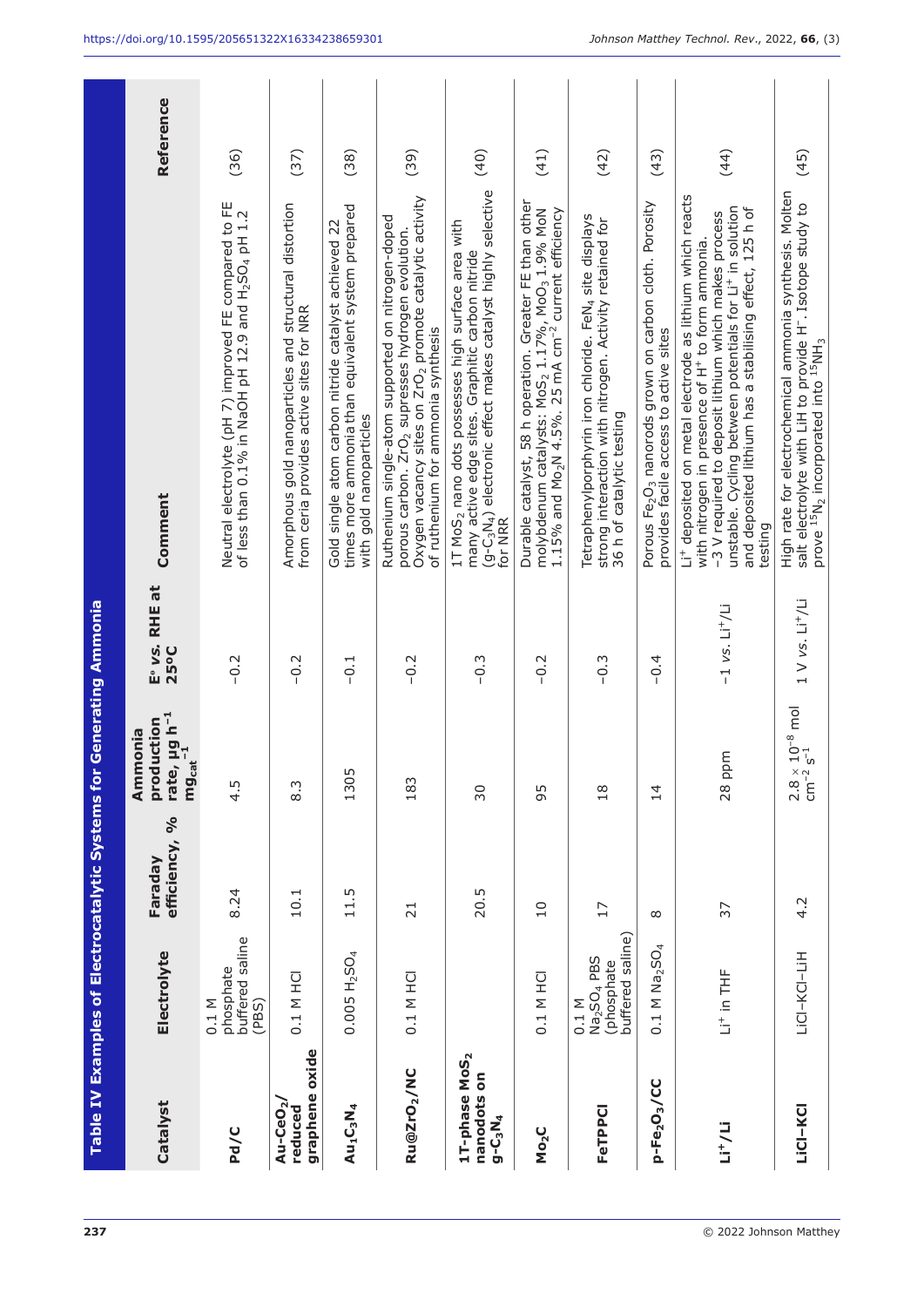However, hydrogen evolution often out-completes the NRR over precious metal catalysts (46). Platinum catalysts in particular display a strong propensity for hydrogen evolution rather than nitrogen reduction (36). Hydrogenation of the precious metal surface may be a key first step in the reaction mechanism for NRR over gold and palladium to promote the formation of ammonia from nitrogen (47).

## **3.3 Transition Metal Electrocatalysts**

In nature, nitrogenases of nitrogen fixing bacteria catalyse the formation of ammonia from nitrogen with iron and molybdenum identified as the active metals. Iron-only nitrogenase has also been isolated as has a version with molybdenum replaced by vanadium (48). Investigation of electrocatalysts based on iron and molybdenum is a highly active field with promising ammonia rates and FEs. Transition metals have the obvious benefit of lower cost than the precious metal systems.

#### **3.4 Molten Salt Electrolytes**

Slow kinetics and hydrogen evolution are problems with many of the aqueous systems designed for ammonia synthesis from air and water at ambient temperature and pressure. Systems operated at higher temperature (+100ºC) may have more promise for electrochemical ammonia synthesis at viable rates (49). Molten salt electrolytes have displayed relatively good ammonia synthesis rates with excellent FEs. Of particular interest is a eutectic mixture (a mixture that has a fusion temperature lower than the fusion temperature of any of its components) of LiCl and KCl able to stabilise the  $N^{3-}$  ion which would subsequently form ammonia in the presence of a proton source  $(H_2, H_2O, HCl)$ at 400ºC (50). Despite promising prospects for this approach, detailed mechanistic studies put the results into doubt; the reaction to form  $N^{3-}$  in the molten salt mixture occurs spontaneously with the species reacting stoichiometrically rather than catalytically. An alternative process with LiCl, KCl and LiH was demonstrated to operate catalytically with LiH providing a hydride H<sup>-</sup> to complete the catalytic cycle and undergo oxidation at the anode, see the final entry in **Table IV** (45).

#### **3.5 Electrochemical Lithium Metal Cycling**

Li/Li+ cycling is another approach that takes advantage of the spontaneous reaction of lithium with nitrogen to form  $N^{3-}$  which reacts with a proton source to yield ammonia. Together with lithium's reactivity, its small size is well suited for the diffusion required in electrochemical processes as exploited in the lithium-ion battery industry. Here, a current is applied to reduce  $Li<sup>+</sup>$  to metallic lithium on an electrode. Metallic lithium reacts with nitrogen to form  $N^{3-}$ , which is protonated to form ammonia. Various configurations of the system have been reported.

In one set up, the steps are separate to avoid selectivity problems and the hydrogen evolution reaction. Initially, lithium is formed from LiCl-KCl/ LiOH-LiCl molten salt hydrolysis at 450ºC in the absence of nitrogen or  $H^+$  followed by reaction of lithium with nitrogen to make  $Li<sub>3</sub>N$  at 100°C. Finally,  $Li<sub>3</sub>N$  reacts with H<sub>2</sub>O to yield ammonia. LiOH was recovered from the system to demonstrate circularity. The dominant cost in this process is reduction of Li<sup>+</sup> to lithium which was achieved at –3 V *vs*. the standard hydrogen electrode (SHE) which is equivalent to 14 kWh  $kg^{-1}$  ammonia which at US\$50 MWh–1 electricity cost, corresponds to US\$700 tonne<sup>-1</sup> ammonia  $(44)$ .

Lithium metal cycling has its challenges, constant deposition of lithium leads to the formation of a lithium-containing passivation layer or solid electrolyte interface (SEI) layer through a reaction of lithium with the organic solvent electrolyte which impedes current flow. To overcome this barrier, experiments have shown that switching electrochemical potential between a lithium deposition regime and  $Li<sup>+</sup>$  in solution leads to a more stable process. The electrochemical potential cycling technique also favours ammonia production because electron availability to reduce nitrogen is enhanced during the Li<sup>+</sup> solution phase. The system was demonstrated to generate ammonia over 125 h with the highest reported FE of 37% using deposition current  $-2$  mA cm<sup>-2</sup> applied for 1 min followed by up to 8 min of resting potential at 0 V vs. Li/Li<sup>+</sup>. The SEI formed here is also beneficial as it helps control diffusion of Li<sup>+</sup>, protic species, nitrogen and ammonia. Once formed, it also prevents excessive degradation of the electrolyte (ethanol in this particular study) by providing a barrier between the organic species and lithium metal.

#### **3.6 Electrocatalysis Summary**

Significant development is required before electrochemical ammonia synthesis will replace the Haber-Bosch process. The substantial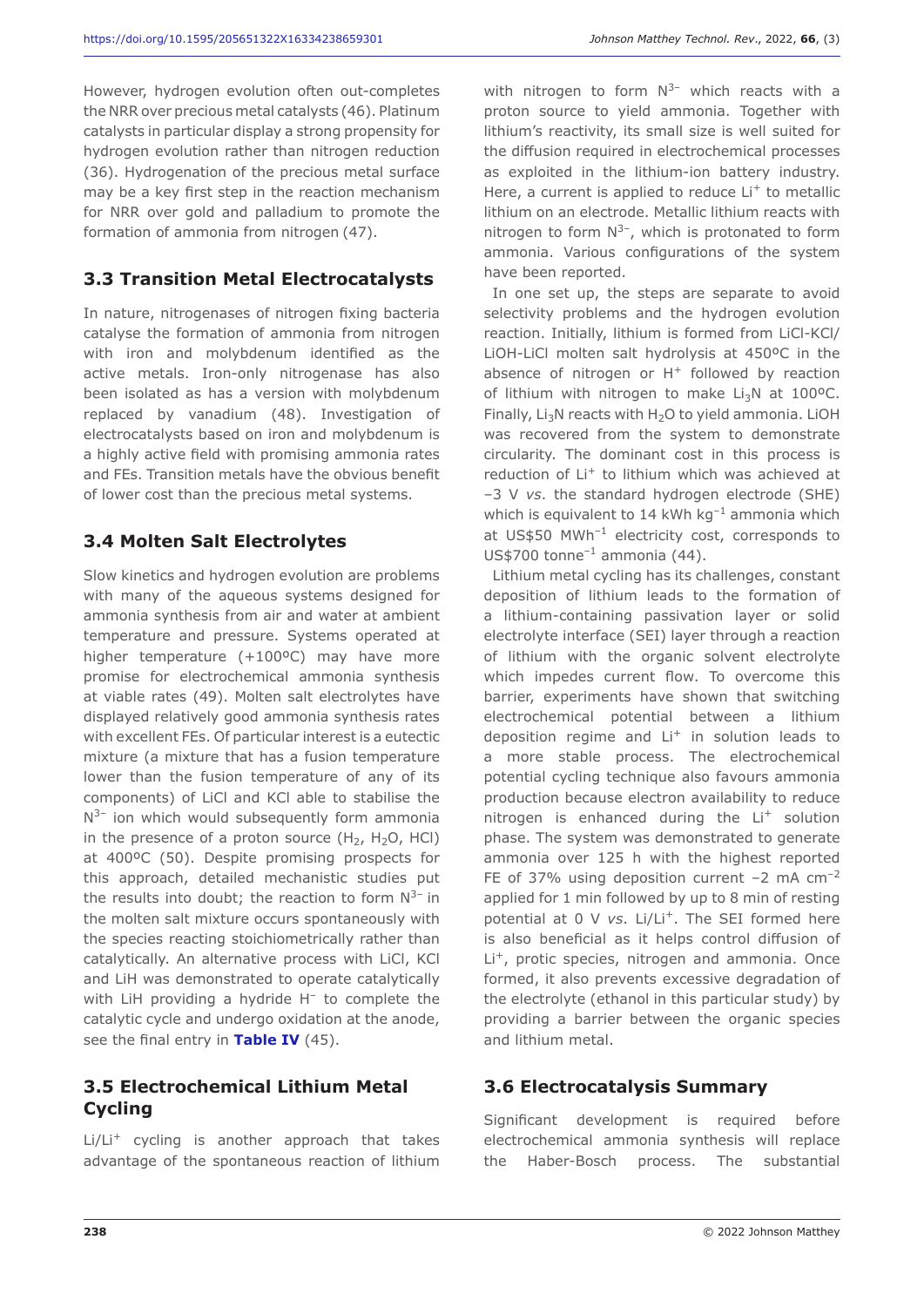thermodynamic challenge to activate nitrogen requires highly active catalysts that do not simultaneously catalyse the reduction of water to hydrogen. It is likely that a combination of careful catalyst design and electrochemical system control will be needed for the process to succeed. Economic assessments indicate that an active and efficient electrochemical ammonia synthesis process would compete financially with electrolysed hydrogen feeding Haber-Bosch with 2050 the estimate for viable technology readiness. A variety of catalysts and electrochemical systems have been discussed in this section with gold nanomaterials and lithium metal cycling promising candidates though further breakthroughs are required to achieve the performance needed for a production plant. Effective separation techniques to isolate ammonia from the electrolyte solution would also be required.

#### **4. Photochemical Ammonia Synthesis**

Photochemical reactions are driven by light and photocatalysed ammonia synthesis is regarded as a potential route to green ammonia. The benefit of photocatalysis is that energy for the reaction would be provided directly from sunlight with water and air to provide hydrogen and nitrogen respectively. Unlike the electrochemical process, there would be no need to supply electricity, making photochemical synthesis a potential candidate for decentralised off-grid ammonia production. An evident drawback of photochemical processes is that they only operate when the sun is shining.

The concept would likely feature the catalyst dispersed in a panel to optimise light exposure, potentially suspended in water or as a coated

catalyst with water and air bubbled over the surface. Ammonia would need to be separated from the mixture before application as a fertiliser. Photocatalytic activities of  $\sim$  500 mmol<sub>NH3</sub>  $g_{cat}^{-1}$  h<sup>-1</sup> (51) have been reported from the current state of the art systems which is 1000 times less than the electrochemical systems. As **Table V** indicates, the area of a coated 500 mmol $_{NH3}$   $g_{cat}^{-1}$  h<sup>-1</sup> photocatalyst required to match a 2000 tonne per day Haber-Bosch plant would be  $1265 \text{ km}^2$ , a considerable area equivalent to the North York Moors National Park in the UK. A 100-fold improvement in catalyst activity would reduce the area required to 13  $km<sup>2</sup>$ which would be a more feasible area to cover. For comparison, the world's largest solar park at the time of writing is 57  $km^2$  at Bhadla, India (52).

As mentioned, photocatalysis might suit demands of off-grid distributed ammonia production. In this case ammonia demand would be significantly less than a 2000-tonne-per day plant. Agricultural fertiliser demands vary according to crop, soil type and geography but if nitrogen requirement of 200 kg nitrogen hectare<sup>-1</sup> year<sup>-1</sup> (53) is used as a conservative average and 400 hectares the size of a large arable farm (54), the quantity of ammonia required is  $\sim$ 100 tonnes year<sup>-1</sup>. With a 500 mmol $_{NH3}$   $g_{cat}^{-1}$  h<sup>-1</sup> coated photocatalyst, the area required is  $0.2 \text{ km}^2$  or 20 hectares, 5% of the size of the farm.

A complicating factor is that molecular ammonia is rarely applied as a fertiliser. Its high volatility and solubility mean it would rapidly evaporate or leach away. Ammonia is converted to a range of compounds such as urea or ammonium salts (for example,  $(NH_4)_2SO_4$  or  $NH_4NO_3)$  to be applied as a fertiliser. Distributed ammonia production would need additional technology for conversion

| Table V Estimated Area Required for a Photocatalyst to Produce 2000 tonnes day <sup>-1</sup> Ammonia |                                  |                                          |                                   |                                    |  |
|------------------------------------------------------------------------------------------------------|----------------------------------|------------------------------------------|-----------------------------------|------------------------------------|--|
|                                                                                                      | <b>Unit</b>                      | <b>Current best</b><br>catalyst activity | <b>Activity</b><br>increase by 10 | <b>Activity</b><br>increase by 100 |  |
| <b>Photocatalyst layer</b>                                                                           | microns                          | 10                                       | 10                                | 10                                 |  |
| <b>Typical coated catalyst</b>                                                                       | $mg \, m^{-2}$                   | 15500                                    | 15500                             | 15500                              |  |
| loading                                                                                              | g $m^{-2}$                       | 15.5                                     | 15.5                              | 15.5                               |  |
| <b>Catalyst activity</b>                                                                             | mmol $q^{-1}$ h <sup>-1</sup>    | 500                                      | 5000                              | 50,000                             |  |
|                                                                                                      | mmol                             | 7750                                     | 77500                             | 775000                             |  |
| Ammonia from $1 \text{ m}^2$ in $1 \text{ h}$                                                        | mg                               | 131750                                   | 1317500                           | 13175000                           |  |
|                                                                                                      | 1.3175<br>0.13175<br>13.175<br>g |                                          |                                   |                                    |  |
|                                                                                                      | g                                | 1.581                                    | 15.81                             | 158.1                              |  |
| Ammonia in 12 h daylight                                                                             | tonnes                           | 1.581E-06                                | 1.58E-05                          | 0.000158                           |  |
| Area required for 2000                                                                               | m <sup>2</sup>                   | 1.265E+09                                | $1.27E + 08$                      | 12650221                           |  |
| tonnes $day^{-1}$ ammonia plant                                                                      | km <sup>2</sup>                  | 1265                                     | 127                               | 13                                 |  |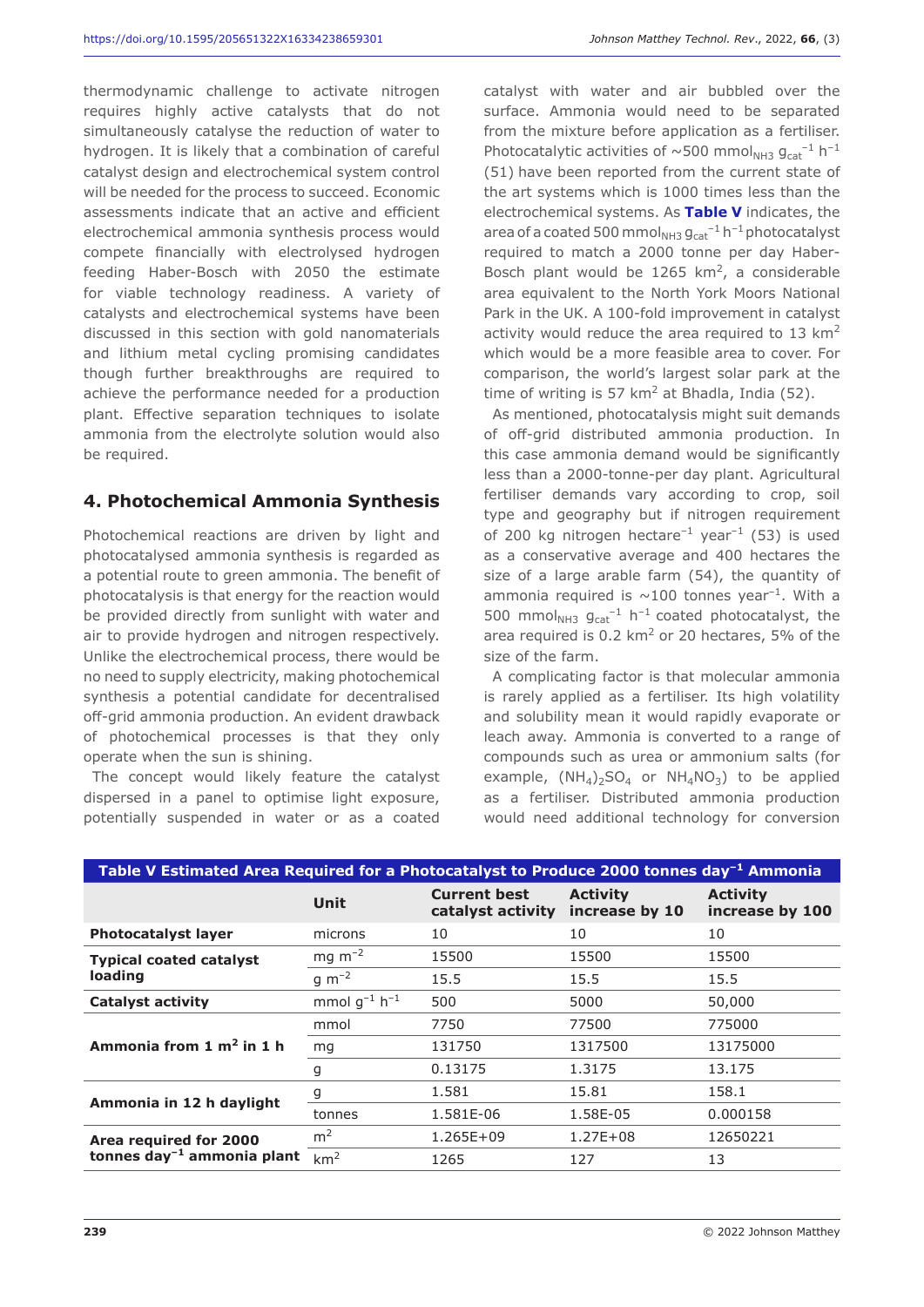of ammonia to fertiliser compounds. Furthermore, different fertiliser compounds have varying  $CO<sub>2</sub>$ emissions associated with their production and use. The  $CO<sub>2</sub>$  emissions from urea are 8% higher than from ammonium nitrate (55). However, ammonium nitrate can be highly explosive if not manufactured, stored and handled properly according to recognised standards and decentralised production poses significant safety and security risks. Together with advances in ammonia production, decentralisation also requires developments in fertiliser compounds, their application and stability and ease of production from ammonia.

# **4.1 Mechanism of Photocatalytic Ammonia Synthesis**

Highly active photocatalysts are required to enable photochemical ammonia synthesis to become a viable process. Photocatalysts often rely on semi-conductor materials to absorb solar energy. The energy excites photo-induced electrons into the semi-conductor conduction band and leaves holes in the valence band. The electrons in the conduction band are available for reducing nitrogen to ammonia through migration to the catalyst active site where nitrogen is bound. The holes provide charge balance and complete the catalytic cycle with the oxidation of  $H_2O$  to  $O_2$  (56). The process is summarised in **Figure 4**. A complication with photocatalytic ammonia synthesis is that the rate of hole quenching with water to complete the catalytic cycle is slow so hole scavengers such as methanol or formaldehyde can be used instead to achieve a faster rate for the photochemical reaction.

As with electrocatalysed ammonia synthesis, it is likely that the reaction follows an associative



Fig. 4. Photocatalytic generation of ammonia and oxygen following light activation of a semiconductor and generation of electrons and holes

mechanism with hydrogenation of adsorbed nitrogen prior to cleavage of the nitrogen-nitrogen bond. Exact mechanisms are likely to differ depending on the configuration of the various catalytic processes. Hydrogen evolution remains a strong competing reaction. A significant thermodynamic barrier to overcome is the reduction potential of  $N_2$  +  $e^ \rightarrow$   $N_2$ <sup>-</sup> -4.2 eV (**Table III**). The conduction band gap of many semiconductors should be greater than this energy requirement so semiconductor choice is key for photocatalysis design (57).

Quantum efficiency (QE) is another critical factor for photochemical processes and describes the proportion of photons incident on a semiconductor that go on to excite electrons and reduce nitrogen in the case of photochemical ammonia synthesis. Owing to the challenge of variation in equipment and catalytic setups, incident light intensity rather than absorbed light intensity is used to calculate apparent QE (58).

#### **4.2 Photochemical Ammonia Synthesis Catalysts**

A comparison of a variety of photocatalysts for ammonia generation is provided in **Table VI** with a more detailed discussion of the photocatalysts in the next section. Several thorough reviews of photochemical ammonia synthesis catalysts have recently been published including one from Professor Junwang Tang from University College London, UK (53), one from Professor Tierui Zhang from the Chinese Academy of Sciences, Beijing, China (62) and another from Professor Zhong Jin from Nanjing University, China (54).

# **4.2.1 Defect Incorporation**

Vacancies in a photocatalyst can improve nitrogen adsorption and charge separation of photoexcited electrons and associated holes. For example, oxygen vacancies in BiOBr nanosheets promote the electron transfer to adsorbed nitrogen and enhance ammonia generation compared to the BiOBr material without vacancies. The BiOBr nanosheet is composed of  $[Bi<sub>2</sub>O<sub>2</sub>]<sup>2-</sup>$  units interleaved with bromine atoms with a band gap of 2.8 eV which corresponds to visible light absorption. The oxygen vacancies were formed through the reaction of ethylene glycol with surface oxygen in BiOBr. An ammonia production rate of 104 µmol  $h^{-1}$   $g_{cat}^{-1}$ was measured (63).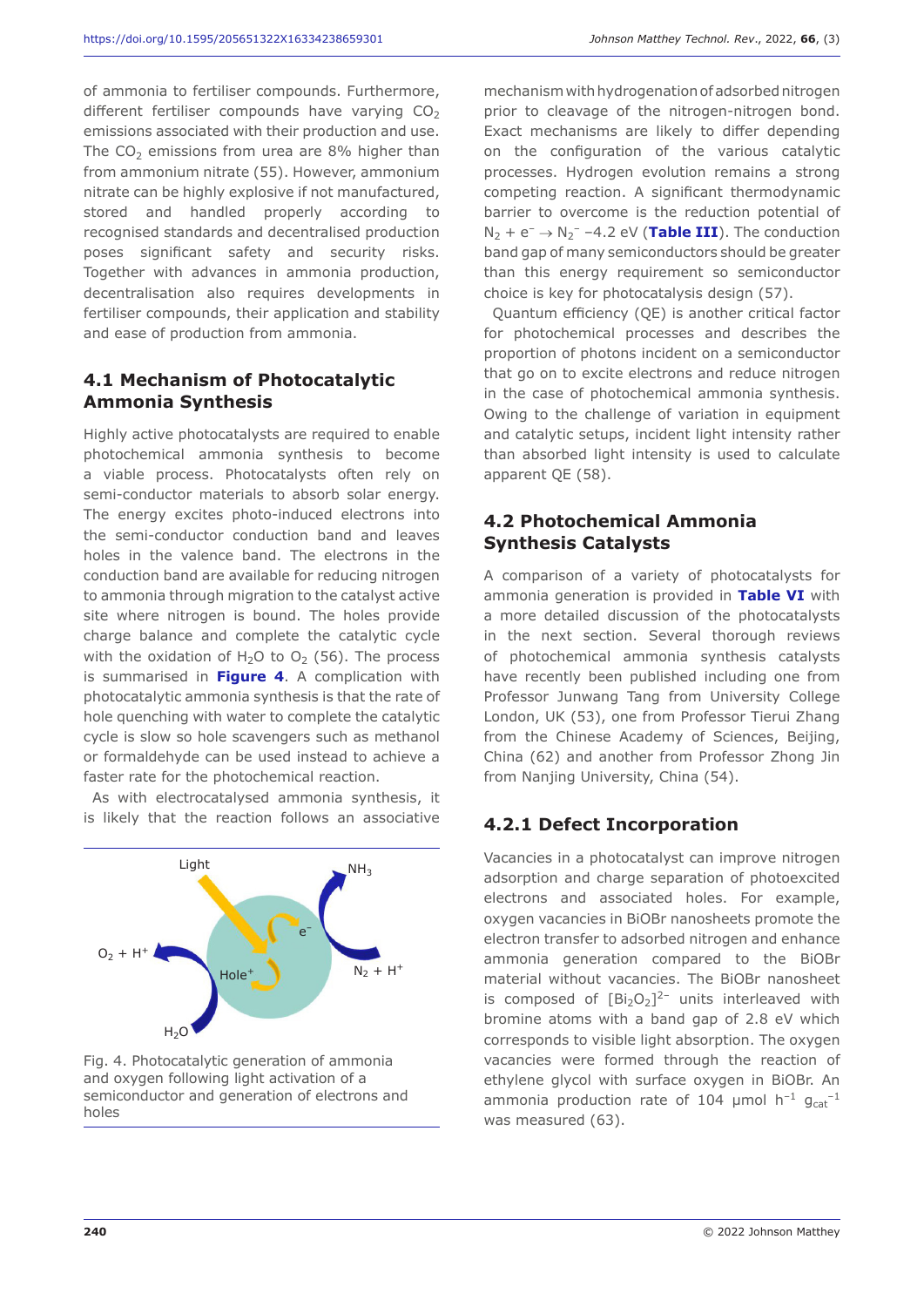| Table VI Examples of Photocatalytic Systems for the Generation of Ammonia |                                         |                                                                                |                  |                                                                                                                                                                                                                                                                                                                                                                                                               |                  |  |
|---------------------------------------------------------------------------|-----------------------------------------|--------------------------------------------------------------------------------|------------------|---------------------------------------------------------------------------------------------------------------------------------------------------------------------------------------------------------------------------------------------------------------------------------------------------------------------------------------------------------------------------------------------------------------|------------------|--|
| <b>Catalyst</b>                                                           | Quantum<br>efficiency,<br>$\frac{O}{O}$ | Ammonia<br>production<br>rate, µmol<br>$h^{-1}$ g <sub>cat</sub> <sup>-1</sup> | <b>Scavenger</b> | <b>Comment</b>                                                                                                                                                                                                                                                                                                                                                                                                | <b>Reference</b> |  |
| <b>BiOBr</b><br>nanosheet<br>with<br>oxygen<br>vacancies                  | $0.23$ at<br>420 nm                     | 104                                                                            | None             | Oxygen vacancies of BiOBr<br>nanosheets activate adsorbed<br>nitrogen. Enhanced electron density<br>at oxygen vacancy suppresses<br>electron/hole recombination and<br>promotes electron transfer to<br>nitrogen for reduction to ammonia.<br>Experiment preceded by theoretical<br>study to confirm feasibility. Oxygen<br>generation was detected proving H <sub>2</sub> O<br>able to act as electron donor | (59)             |  |
| FePt@C <sub>3</sub> N <sub>4</sub>                                        | $0.15$ at<br>450-500 nm                 | 4                                                                              | None             | Platinum doping of $FeC3N4$<br>nanoclusters enhances nanocluster<br>morphology by preventing<br>agglomeration of magnetic particles<br>and improves electron/hole charge<br>separation to enhance nitrogen<br>reduction                                                                                                                                                                                       | (60)             |  |
| $SV-1T-$<br>$MoS2-CdS$<br>nanorod                                         | 4.4at<br>420-780 nm                     | 457                                                                            | Methanol         | Oxygen doped 1T-MoS <sub>2</sub> nanosheets<br>with sulfur vacancies (SV) deployed<br>as cocatalysts over CdS nanorods.<br>SVs and metallic conduction<br>properties of 1T-MoS <sub>2</sub> promotes<br>electron/hole separation. The<br>$SV-1T-MoS2$ also provides active sites<br>for nitrogen binding                                                                                                      | (61)             |  |
| CdS-Fe-<br>sMoS <sub>2</sub>                                              | 3.5at<br>436 nm                         | 459                                                                            | None             | CdS 10 nm quantum dots as<br>cocatalyst for single-atom iron on<br>single layer MoS <sub>2</sub> . Electron/holes<br>generated by CdS and efficiently<br>separated at Fe-S <sub>2</sub> -Mo interface                                                                                                                                                                                                         | (51)             |  |

#### **4.2.2 Metal Doping**

A photocatalyst composed of iron-platinum loaded graphitic carbon nitride  $(g - C_3N_4)$  displays ammonia production rate of 4  $\mu$ mol h<sup>-1</sup>  $g_{cat}^{-1}$ . Graphitic carbon nitride is derived from urea and has semiconductor properties. The prepared catalyst contained 0.3 wt% platinum and 3 wt% iron on  $q - C_3N_4$  and is designated FePt@C<sub>3</sub>N<sub>4</sub>. The addition of platinum prevented agglomeration of the nanoclusters compared to the equivalent Fe $@C_3N_4$  species. Platinum doping also causes an uplift in the semiconductor energy band which improves electron/hole separation favouring electron conduction to bound nitrogen and its subsequent reduction. Photocatalytic activity was tested in the presence of hydrogen and nitrogen with formation of  $N_2H_4$  considered indicative of potential to make ammonia (60).

#### **4.2.3 Cocatalyst Incorporation**

Cocatalysts are used in photocatalytic processes to enhance the photostability of catalysts. For example, cadmium sulfide has received considerable attention as a photocatalyst. It has favourable band positions and is relatively simple to prepare but it is readily oxidised and corrodes when exposed to light. Photocatalytic efficiency of cadmium sulfide is also low owing to rapid electron/ hole recombination. Combining cadmium sulfide with a cocatalyst can enhance its properties. In one example cadmium sulfide nanorods prepared by precipitation were combined with 30% oxygendoped 1T-MoS nanosheets with sulfur vacancies  $(SV-1T-MoS<sub>2</sub>)$  also prepared by a hydrothermal reaction and precipitation (61).

Another cocatalyst example is provided by  $CdS-Fe-SMoS<sub>2</sub>$  from the research group of Professor Edman Tsang at Oxford University, UK and patented by Oxford University Innovation. The photocatalyst displays relatively good activity of 459  $\mu$ mol h<sup>-1</sup>  $g_{cat}$ <sup>-1</sup> and high quantum yield of 3.5%. It is composed of cadmium sulfide quantum dots incorporated onto single-atom iron on single layer molybdenum sulfide. The combination of the component units raises the system's valence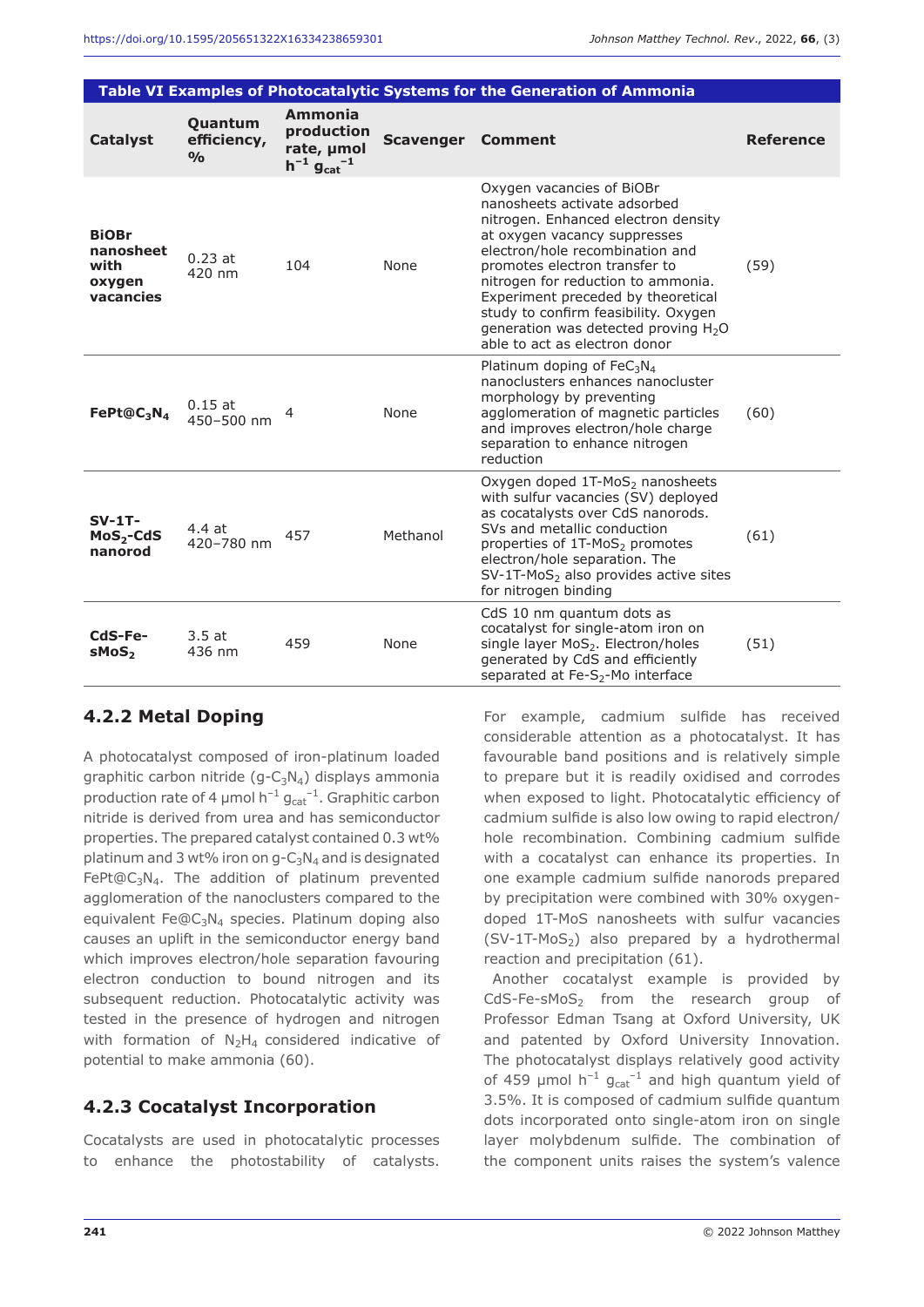band to a potential that exceeds nitrogen reduction (–4.2 *vs*. NHE at pH 0) so electrons are of appropriate energy to reduce nitrogen. The single layer molybdenum sulfide catalyst is made from bulk molybdenum sulfide by lithium intercalation and sonication in water. Single atom iron doping of the  $s-MoS<sub>2</sub>$  is achieved hydrothermally before combining with 10 nm particles of cadmium sulfide. The cadmium sulfide particles provide additional catalytic activity, likely though the contribution of additional electron-hole pairs from visible light illumination. Efficient separation of the electron and holes is achieved by the  $[Fe-S<sub>2</sub>-Mo]$  motifs in  $Fe$ -sMoS<sub>2</sub> at the materials' interface.

#### **4.3 Photocatalysis Summary**

A photocatalytic route to ammonia is likely to be even further off than electrocatalytic ammonia synthesis. Photocatalytic activity is roughly 1000 times less than the electrocatalysts. Breakthroughs in catalyst development are required to achieve adequate ammonia synthesis rates. More active photocatalysts would enable installations of reasonable and practical size to capture the required solar energy to make economically competitive quantities of ammonia. The opportunity for photochemical ammonia synthesis in isolated locations to make fertiliser is questionable considering ammonia's toxicity and high solubility, requiring its conversion to fertiliser compounds before application on farmers' fields. Truly decentralised ammonia production would need to be coupled with fertiliser compound synthesis which may delay realisation of the concept.

Despite the challenges, a photocatalytic system would be 'super green', powered by sunlight and synthesising ammonia from air and water without direct power requirements. In locations benefitting from high sunlight levels, photocatalytic ammonia synthesis could provide a production boost to an existing ammonia facility. As for electrocatalysis, successful photocatalytic systems are based on nano-systems with strong propensity to bind and activate nitrogen and optimised to conduct photo-induced electrons to the catalyst active site. A system based on  $CdS-Fe-SMoS<sub>2</sub>$  was recently patented by Oxford Innovations UK and has among the highest ammonia production rates reported.

# **5. Conclusions**

Green routes to ammonia are receiving considerable attention from academia, governments and industry to mitigate the high carbon footprint of the conventional Haber-Bosch process which is estimated to contribute 1% of global  $CO<sub>2</sub>$  emissions. Many key players of the ammonia industry have already announced plans to incorporate green hydrogen from electrolysis into their existing plants. It is likely that more will follow.

The development of lower pressure ammonia synthesis systems (less than 20 bar) is also an area receiving attention though the current industrial trend is towards higher pressure systems owing to the challenges of separating ammonia at low pressure and lower conversion. However, there may be instances where smaller, lower pressure plants make sense. These plants would require catalyst development to operate at the lower pressure and novel separation techniques to isolate the product ammonia.

Although direct ammonia synthesis *via* electro- or photocatalysis is a distant prospect, the gains to be made are significant considering that the direct route from water and air or (hydrogen and nitrogen) is inherently lower cost than electrolysis and Haber-Bosch. Efforts on direct ammonia synthesis would be a long-term undertaking as the technology is not anticipated to be economically viable for another 30 years. However, if ammonia demand for fertilisers and fuel increases as expected, production at lower cost with zero carbon emissions presents an attractive opportunity. Furthermore, the pursuit of intrinsically lower cost routes to ammonia synthesis such as electrochemical or photochemical will drive innovation in these fields which may accelerate breakthroughs. If ammonia is to be produced from water and air, separation techniques to isolate ammonia will be critical here too.

#### **References**

- 1. J. R. Jennings and S. A. Ward, 'Ammonia Synthesis: Thermodynamics of Ammonia Synthesis: Process Consequences', in "Catalyst Handbook", 2nd Edn., ed. M. V. Twigg, CRC Press, Boca Raton, USA, 1996, p. 390
- 2. 'The Future of Food and Agriculture: Trends and Challenges', Issue 1, Food and Agriculture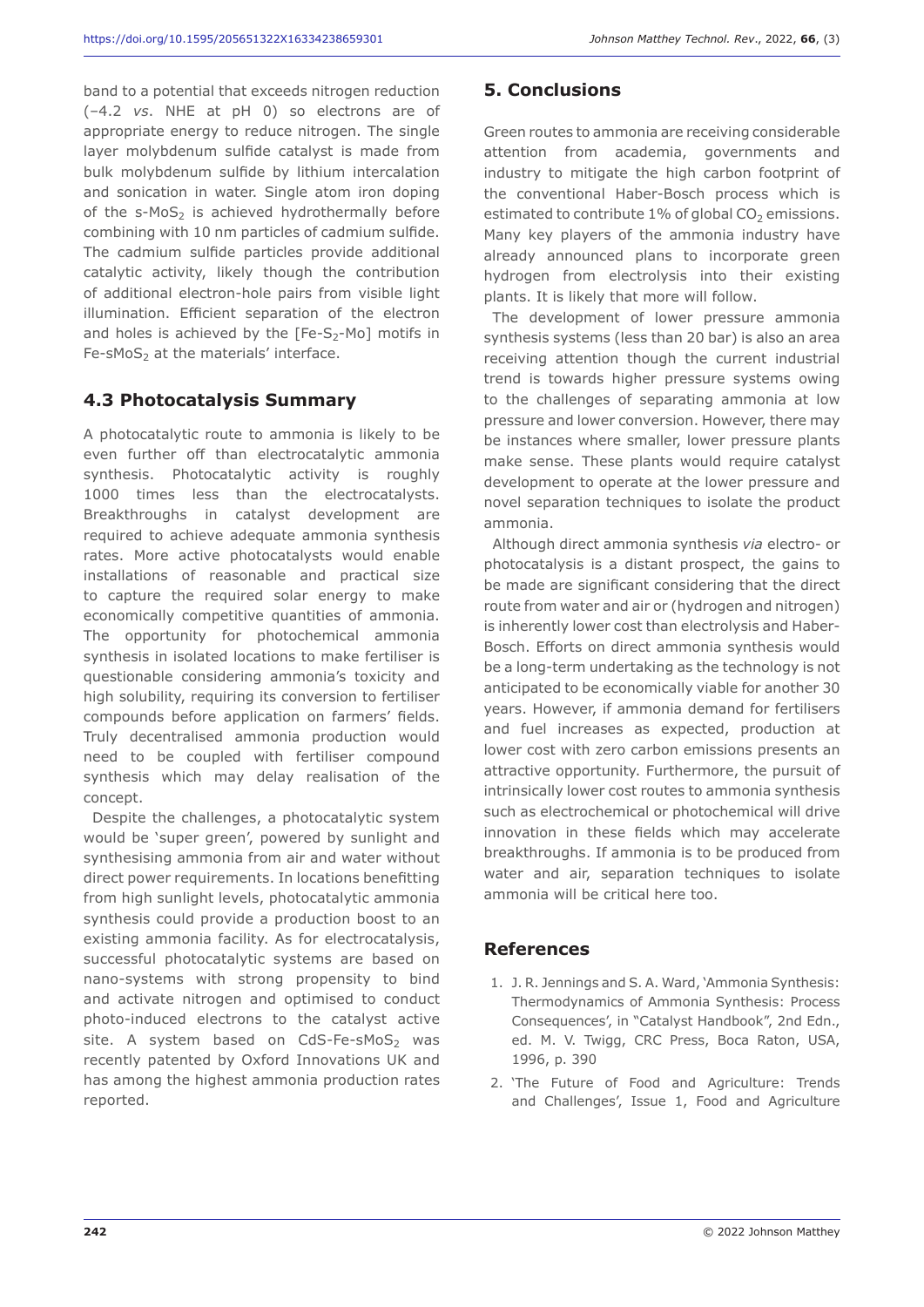Organization of the United Nations, Rome, Italy, 2017, 163 pp

- 3. J. W. Erisman, M. A. Sutton, J. Galloway, Z. Klimont and W. Winiwarter, *Nat. Geosci*., 2008, **1**, (10), 636
- 4. M. Aziz, A. T. Wijayanta and A. B. D. Nandiyanto, *Energies*, 2020, **13**, (12), 3062
- 5. T. Brown, 'US House Draft Bill Defines Ammonia as Low-Carbon Fuel', Ammonia Energy Association, New York, USA, 13th February, 2020
- 6. "Ammonia: Zero-Carbon Fertiliser, Fuel and Energy Store: Policy Briefing", The Royal Society, London, UK, 19th February, 2020, 39 pp
- 7. T. Ayvalı, S. C. E. Tsang and T. Van Vrijaldenhoven, *Johnson Matthey Technol. Rev*., 2021, **65**, (2), 291
- 8. B. Lee, J. Park, H. Lee, M. Byun, C. W. Yoon and H. Lim, *Renew. Sustain. Energy Rev*., 2019, **113**, 109262
- 9. P. Gilbert and P. Thornley, 'Energy and Carbon Balance of Ammonia Production from Biomass Gasification', University of Manchester, UK, 2010, 9 pp, in *host publication*
- 10. W. Thomas, 'Fertiliser Industry Takes Leap of Faith on Green Ammonia', CRU International Limited, London, UK, 25th June, 2021
- 11. G. Hochman, A. S. Goldman, F. A. Felder, J. M. Mayer, A. J. M. Miller, P. L. Holland, L. A. Goldman, P. Manocha, Z. Song and S. Aleti, *ACS Sustain. Chem. Eng*., 2020, **8**, (24), 8938
- 12. D. R. MacFarlane, P. V. Cherepanov, J. Choi, B. H. R. Suryanto, R. Y. Hodgetts, J. M. Bakker, F. M. Ferrero Vallana and A. N. Simonov, *Joule*, 2020, **4**, (6), 1186
- 13. C. Schwiderek, Thyssenkrupp, 'Green Ammonia Technology', NH<sub>3</sub> Event, 4th European Power to Ammonia Conference, Rotterdam, The Netherlands, 3rd–4th June, 2021
- 14. ''Green' Ammonia is the Key to Meeting the Twin Challenges of the 21st Century', Siemens-Energy AG, Munich, Germany: https://www.siemensenergy.com/uk/en/offerings-uk/green-ammonia. html (Accessed on 1st February 2021)
- 15. A. Buttler and H. Spliethoff, *Renew. Sustain. Energy Rev*., 2018, **82**, (3), 2440
- 16. R. M. Nayak-Luke and R. Bañares-Alcántara, *Energy Environ. Sci*., 2020, **13**, (9), 2957
- 17. C. Smith, A. K. Hill and L. Torrente-Murciano, *Energy Environ. Sci*., 2020, **13**, (2), 331
- 18. M. Hattori, S. Iijima, T. Nakao, H. Hosono and M. Hara, *Nat. Commun.*, 2020, **11**, 2001
- 19. B. Lin, L. Heng, B. Fang, H. Yin, J. Ni, X. Wang, J. Lin and L. Jiang, *ACS Catal.*, 2019, **9**, (3), 1635
- 20. J. Zheng, F. Liao, S. Wu, G. Jones, T.-Y. Chen, J. Fellowes, T. Sudmeier, I. J. McPherson, I. Wilkinson and S. C. E. Tsang, *Angew. Chem. Int. Ed.*, 2019, **58**, (48), 17335
- 21. J. R. Chan, S. G. Lambie, H. J. Trodahl, D. Lefebvre, M. Le Ster, A. Shaib, F. Ullstad, S. A. Brown, B. J. Ruck, A. L. Garden and F. Natali, *Phys. Rev. Mater.*, 2020, **4**, (11), 115003
- 22. A. Daisley and J. S. J. Hargreaves, *J. Energy Chem.*, 2019, **39**, (12), 170
- 23. C. Smith, A. V. McCormick and E. L. Cussler, *ACS Sustain. Chem. Eng*., 2019, **7**, (4), 4019
- 24. D. Saha and S. Deng, *J. Chem. Eng. Data*, 2010, **55**, (12), 5587
- 25. X. Luo, R. Qiu, X. Chen, B. Pei, J. Lin and C. Wang, *ACS Sustain. Chem. Eng*. 2019, **7**, (11), 9888
- 26. T. N. Nguyen, I. M. Harreschou, J.-H. Lee, K. C. Stylianou and D. W. Stephan, *Chem Commun*., 2020, **56**, (67), 9600
- 27. A. M. B. Furtado, Y. Wang, T. G. Glover and M. D. LeVan, *Micro. Meso. Mater*., 2011, **142**, (2–3), 730
- 28. C. Smith and L. Torrente-Murciano, *Adv. Energy Mater*., 2021, **11**, (13), 2003845
- 29. J. R. Gomez, J. Baca and F. Garzon, *Int. J. Hydro. Energy*, 2020, **45**, (1), 721
- 30. H. Xu, K. Ithisuphalap, Y. Li, S. Mukherjee, J. Lattimer, G. Soloveichik, and G. Wu, *Nano Energy*, 2020, **69**, 104469
- 31. X. Chen, N. Li, Z. Kong, W.-J. Ong and X. Zhao, *Mater. Horiz*., 2018, **5**, (1), 9
- 32. P. W. Atkins and J. De Paula, "Physical Chemistry", 8th Edn., Oxford University Press, Oxford, UK, 2006, p. 221
- 33. M. Wang, S. Liu, T. Qian, J. Liu, J. Zhou, H. Ji, J. Xiong, J. Zhong and C. Yan, *Nat. Commun*., 2019, **10**, 341
- 34. F. B. Juangsa, A. R. Irhamna and M. Aziz, *Int. J. Hydro. Energy*, 2021, **46**, (27), 14455
- 35. S. Giddey, S. P. S. Badwal and A. Kulkarni, *Int. J. Hydro. Energy*, 2013, **38**, (34), 14576
- 36. G.-F. Chen, S. Ren, L. Zhang, H. Cheng, Y. Luo, K. Zhu, L.-X. Ding and H. Wang, *Small Meth*., 2019, **3**, (6), 1800337
- 37. S.-J. Li, D. Bao, M.-M. Shi, B.-R. Wulan, J.-M. Yan and Q. Jiang, *Adv. Mater.*, 2017, **29**, (33), 1700001
- 38. X. Wang, W. Wang, M. Qiao, G. Wu, W. Chen, T. Yuan, Q. Xu, M. Chen, Y. Zhang, X. Wang, J. Wang, J. Ge, X. Hong and Y. Li, *Sci. Bull.*, 2018, **63**, (19), 1246
- 39. H. Tao, C. Choi, L.-X. Ding, Z. Jiang, Z. Han, M. Jia, Q. Fan, Y. Gao, H. Wang, A. W. Robertson, S.